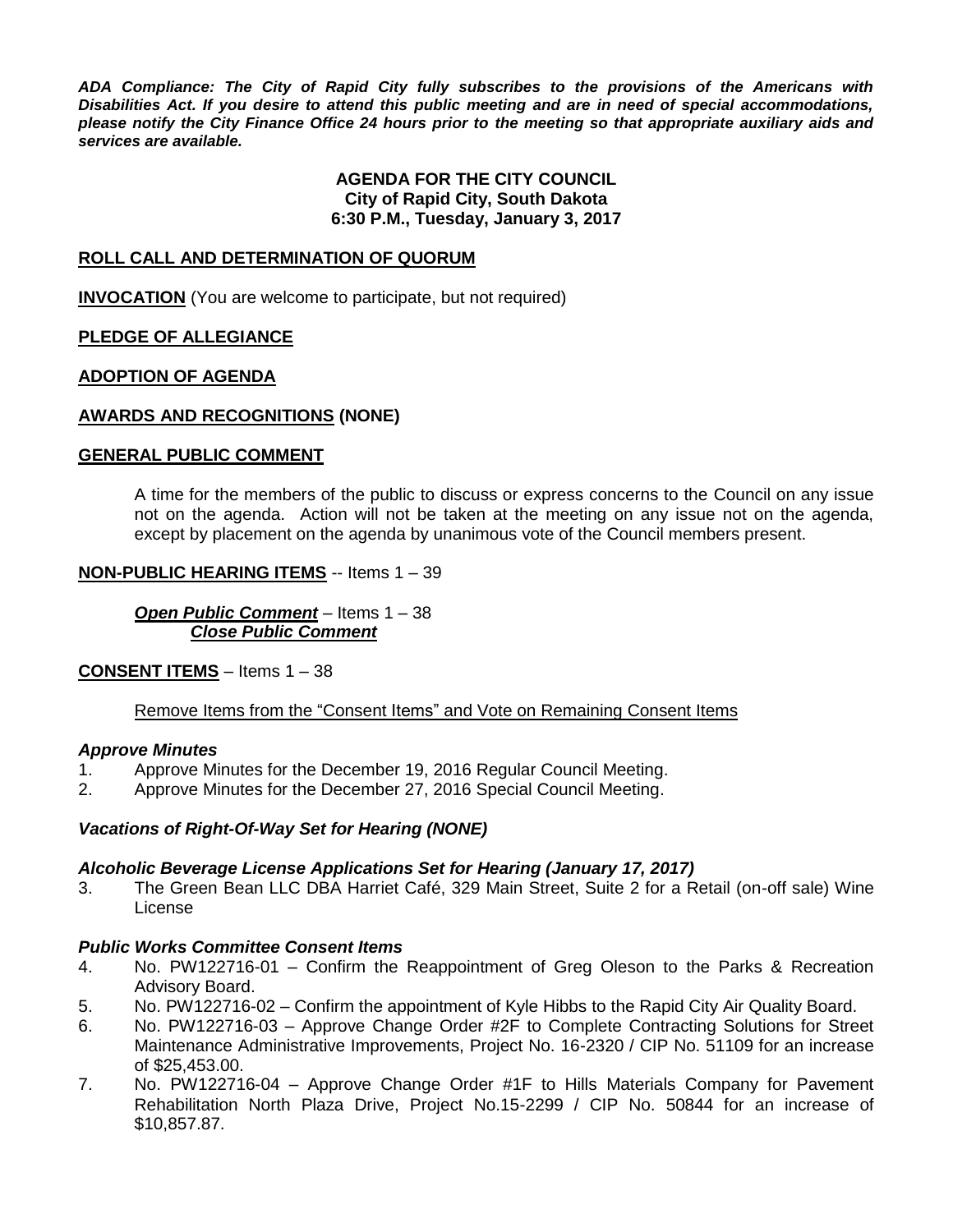- 8. No. PW122716-05 Approve Change Order #1F to Hills Materials Company for Pavement Rehabilitation Steamboat Circle, Project No.15-2324 / CIP No. 50549 for an increase of \$9,493.54.
- 9. No. PW122716-06 Authorize Staff to Advertise for Bids Rapid Valley Sanitary Sewer Bypass, Project No. 13-2076 / CIP 50911. Estimated Cost: \$1,160,000.00.
- 10. No. PW122716-07 Authorize Staff to Advertise for Bids East Rapid Water Expansion Southside Drive Water Main Extension, Project 14-2193 / CIP No. 50964.A. Estimated Cost: \$750,000.00.
- 11. No. PW122716-08 Authorize Mayor and Finance Officer to Sign Bridge Improvement Grant Agreement with South Dakota Department of Transportation for Cambell Street Box Culvert Outlet Repair, Project No. 15-2313 / CIP No. 51035.
- 12. No. PW122716-09 Authorize Mayor and Finance Officer to Sign Bridge Improvement Grant Agreement with South Dakota Department of Transportation for 12th Street Bridge Repair Project, Project No. 16-2367 / CIP No. 51139.
- 13. No. PW122716-10 Authorize Mayor and Finance Officer to Sign Bridge Improvement Grant Agreement with South Dakota Department of Transportation for Cherry Avenue Bridge Repair Project, Project No. 16-2368 / CIP No. 51140.
- 14. No. PW122716-11 Authorize Mayor and Finance Officer to Sign Construction Professional Services agreement between City of Rapid City and FMG Engineering for South Truck Route Drainage Basin Design Plan-Element, Project No. 14-2207 / CIP No. 51031.
- 15. No. PW122716-12 Authorize Mayor and Finance Officer to Sign Resolution No. 2017-001 Construction Fee Resolution for Deadwood Avenue Water Extension – Project No. 11-1978 – Frontage Fee.
- 16. No. PW122716-13 Authorize Mayor and Finance Officer to Sign Resolution No. 2017-002 Construction Fee Resolution for Deadwood Avenue Water Extension – Project No. 11-1978 – Per Benefit Fee.
- 17. No. PW122716-14 Authorize Mayor and Finance Officer to Sign Resolution No. 2017-003 Construction Fee Resolution for Deadwood Avenue Water Extension – Project No. 11-1978 – Oversize Fee.
- 18. No. PW122716-15 Authorize Mayor and Finance Officer to Sign Resolution No. 2017-004 Construction Fee Resolution for Deadwood Avenue Sanitary Sewer Extension – Project No. 11- 1978 – Frontage Fee.
- 19. No. PW122716-16 Authorize Mayor and Finance Officer to Sign Resolution No. 2017-005 Construction Fee Resolution for Deadwood Avenue Sanitary Sewer Extension – Project No. 11- 1978 – Per Benefit Fee.
- 20. No. PW122716-18 Authorize payment to Rex and Cathleen Conrad for Temporary and Permanent Drainage Easements at 405 12th Street. Total direct compensation of \$26,335.00.
- 21. No. PW122716-19 Approve a request by Hagg Brothers, LLC for authorization to prepare an H-Lot located in the SE1/4 of the NW1/4 of Section 35, T1N, R7E, BHM, Rapid City, Pennington County, South Dakota and to authorize acceptance of the deed once all subdivision improvements have been completed and the project as a whole is ready to be accepted by the City.
- 22. No. PW122716-20 Approve a request by Hagg Brothers, LLC for authorization to prepare an H-Lot located in the SW1/4 of the NW1/4 of Section 35, T1N, R7E, BHM, Rapid City, Pennington County, South Dakota and to authorize acceptance of the deed once all subdivision improvements have been completed and the project as a whole is ready to be accepted by the City.
- 23. No. PW122716-17 Approve a Request from Gray Television, Inc. for a Variance to Waive the Requirement to Install Sidewalk per City Ordinance 12.08.060 along Skyline Drive, Rapid City.
- 24. No. PW122716-21 Authorize Parks and Recreation Department to harvest 100 deer for the 2016/2017 season.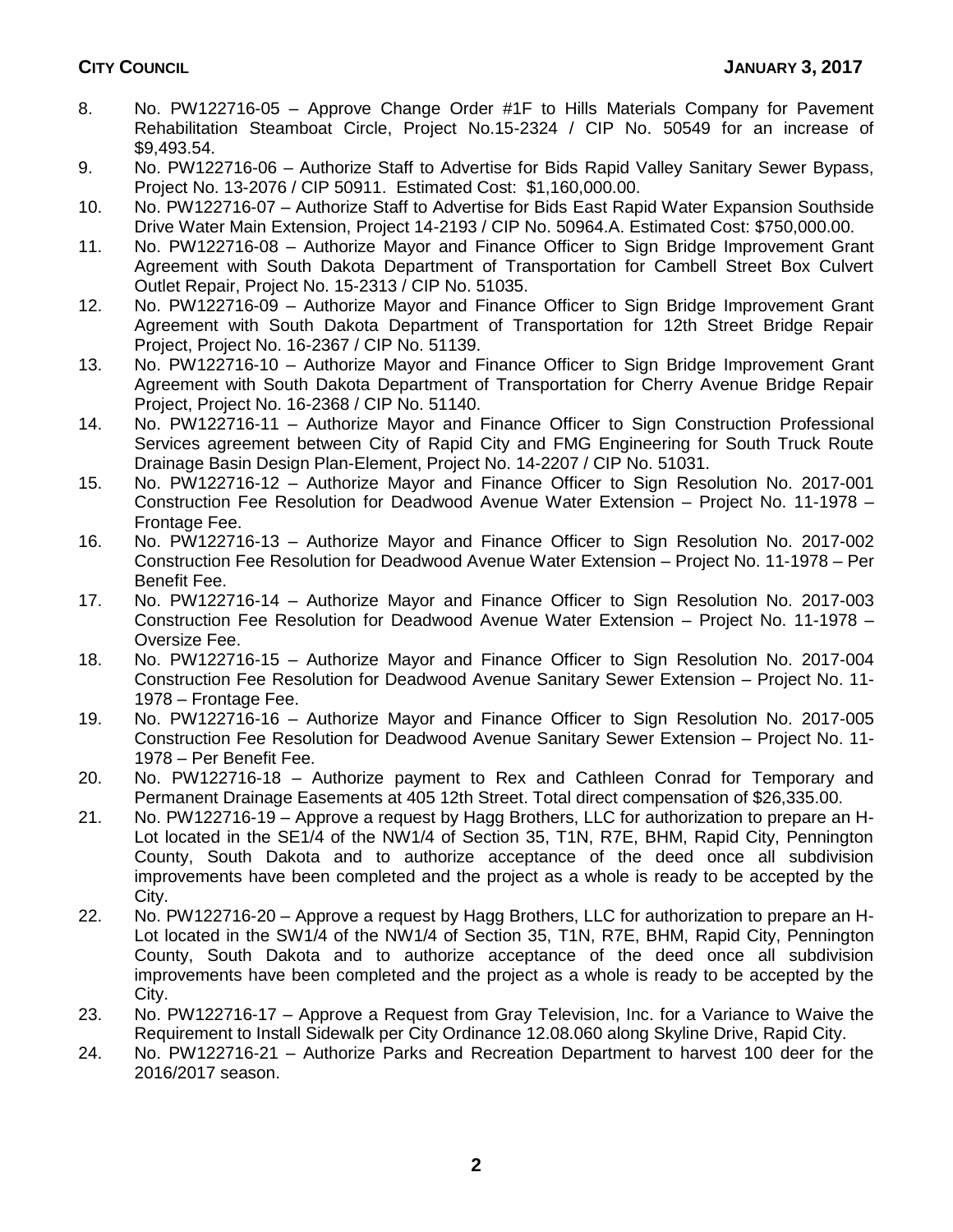## *Legal & Finance Committee Consent Items*

- 25. No. LF122816-04 Authorize Mayor and Finance Officer to Sign Memorandum of Understanding Between the City of Rapid City and the International Association of Fire Fighters, Local 1040 to Address Paid Time Off for Paramedic School Participants
- 26. Acknowledge the Following Volunteers for Worker's Compensation Purposes: Kari Johnson, Carla Brutico, Christine Kennedy, Marty Leberknight
- 27. No. LF122816-01 Acknowledge October 2016 Sales Tax Report
- 28. No. LF122816-02 Acknowledge November 2016 General Fund Cash Balance Report
- 29. No. LF122816-05 Authorize Mayor and Finance Officer to Sign No Build Easement and Agreement with 118 Main Street LLC and Lee Consolidated Holdings Co.

## *Community Planning & Development Services Department Consent Items*

- 30. No. 16VE020 Elks Crossing Uphold staff's decision to deny a request by Karissa Steiger for a Vacation of Easement for property generally described as being located at 4330, 4340, 4350, 4360, 4370, 4402, 4410, 4418, 4426, 4434, 4514, 4522 and 4538 Duckhorn Street. (This item was continued from the November 21, 2016, City Council Meeting)
- 31. No. 16VE021 Elks Crossing Uphold staff's decision to deny a request by Karissa Steiger for Cora Jo and Elton Barber for a Vacation of Easement for property generally described as being located at 4835 Vinecliff Drive. (This item was continued from the November 21, 2016, City Council Meeting)
- 32. No. 16VE022 Elks Crossing Uphold staff's decision to deny request by Karissa Steiger for Craig and Stacy Wehrle for a Vacation of Easement for property generally described as being located at 4419 Vinecliff Drive. (This item was continued from the November 21, 2016, City Council Meeting)

## *CIP Committee Consent Items*

- 33. No. CIP121616-00 Acknowledge Capital Improvement Programs Committee Monthly Update for November 2016
- 34. No. CIP121616-03 Approve Capital Plan for Government Facilities
- 35. No. CIP121616-04 Approve Capital Plan for Fire Vehicles
- 36. No. CIP121616-05 Approve Capital Plan for Parks & Recreation
- 37. No. CIP121616-06 Approve Capital Plan for Information Technology
- 38. No. CIP121616-02 Approve Capital Plan for Streets, Drainage, MIP Projects

## *Bid Award Consent Items (NONE)*

END OF CONSENT ITEMS

**NON-CONSENT ITEMS** – Item 39

*Open Public Comment* – Item 39 *Close Public Comment*

*Ordinances (NONE)*

*Public Works Committee Items (NONE)*

*Legal & Finance Committee Items (NONE)*

*Community Planning & Development Services Department Items (NONE)*

*CIP Committee Items (NONE)*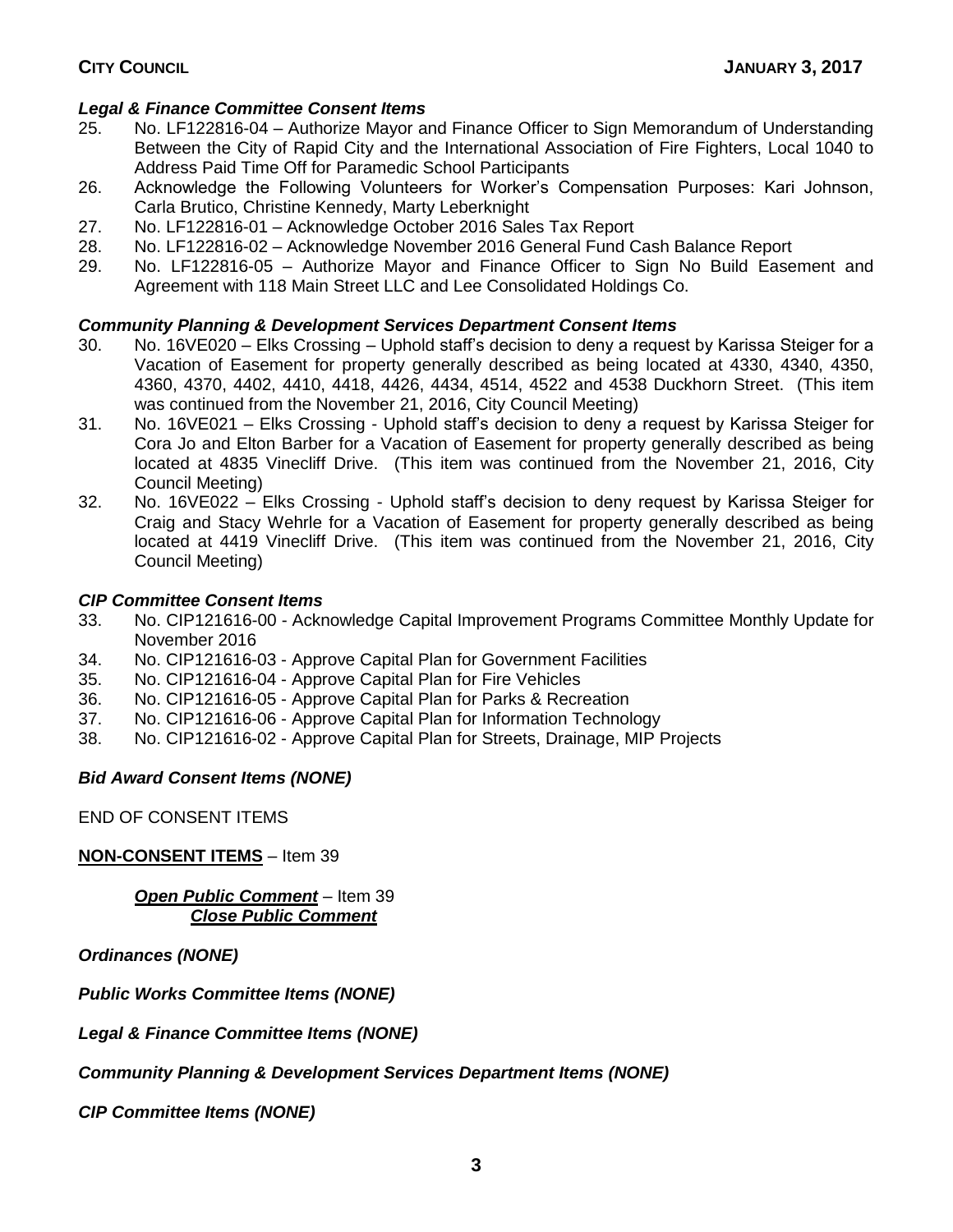*Other Board, Commission & Committee Items (NONE)*

*Bids (NONE)*

## *Alcoholic Beverage License Applications (NONE)*

*Reissuance Special Event*

## *Mayor's Items*

39. LF122816-06 – Discussion of Options for Parking Lot Located on the Corner of 5th and St. Joseph Street.

**Recommendation: Take to Council without Recommendation**

*Council Items & Liaison Reports (NONE)* Reconsideration Notices Motion for Delivery of Items from Committee

## *Staff Items (NONE)*

## *Appeals (NONE)*

*Planning Commission Appeals License Appeals Other Appeals Heard by the Council*

**PUBLIC HEARING ITEMS** – Items 40 – 44

*Open Public Hearing* - *Items 40 - 44*

*Close Public Hearing* - *Items 40 – 44*

## **CONSENT PUBLIC HEARING ITEMS** – Item 40 - 44

## Remove Items from the "Consent Public Hearing Items" and Vote on Remaining Consent Items

## *Community Planning & Development Services Department Items (NONE)*

## *Alcohol Licenses*

- 40. Black Hills Chapter of Germans from Russia Heritage Society for a SPECIAL EVENT Malt Beverage License for an Event Scheduled for March 6, 2017 at Blessed Sacrament Parish Center, 4500 Jackson Blvd
- 41. Rapid City Chamber of Commerce for a SPECIAL EVENT Malt Beverage and Wine License for an Event Scheduled for January 19, 2017 at Ketel Thorstenson, 810 Quincy Street
- 42. Wal-East Development Inc. DBA Wal-East Development Inc., 2205 N. LaCrosse Street for a Retail (on-sale) Liquor TRANSFER from Sioux Restaurants LLC / Quantum Leap Restaurants LLC, DBA TGI Friday's, 2205 N. LaCrosse Street
- 43. JYE Group, Inc. DBA Sumo Japanese Kitchen, 214 E. St. Joseph Street for a Retail (on-off sale) Wine and Retail (on-off sale) Malt Beverage TRANSFER from Sumo Corp. DBA Sumo Corp., 214 E. St Joseph Street

## *Assessment Rolls*

44. LF122816-03 – Approve Resolution No. 2016-093B a Resolution Levying Assessment for Cleanup of Miscellaneous Property